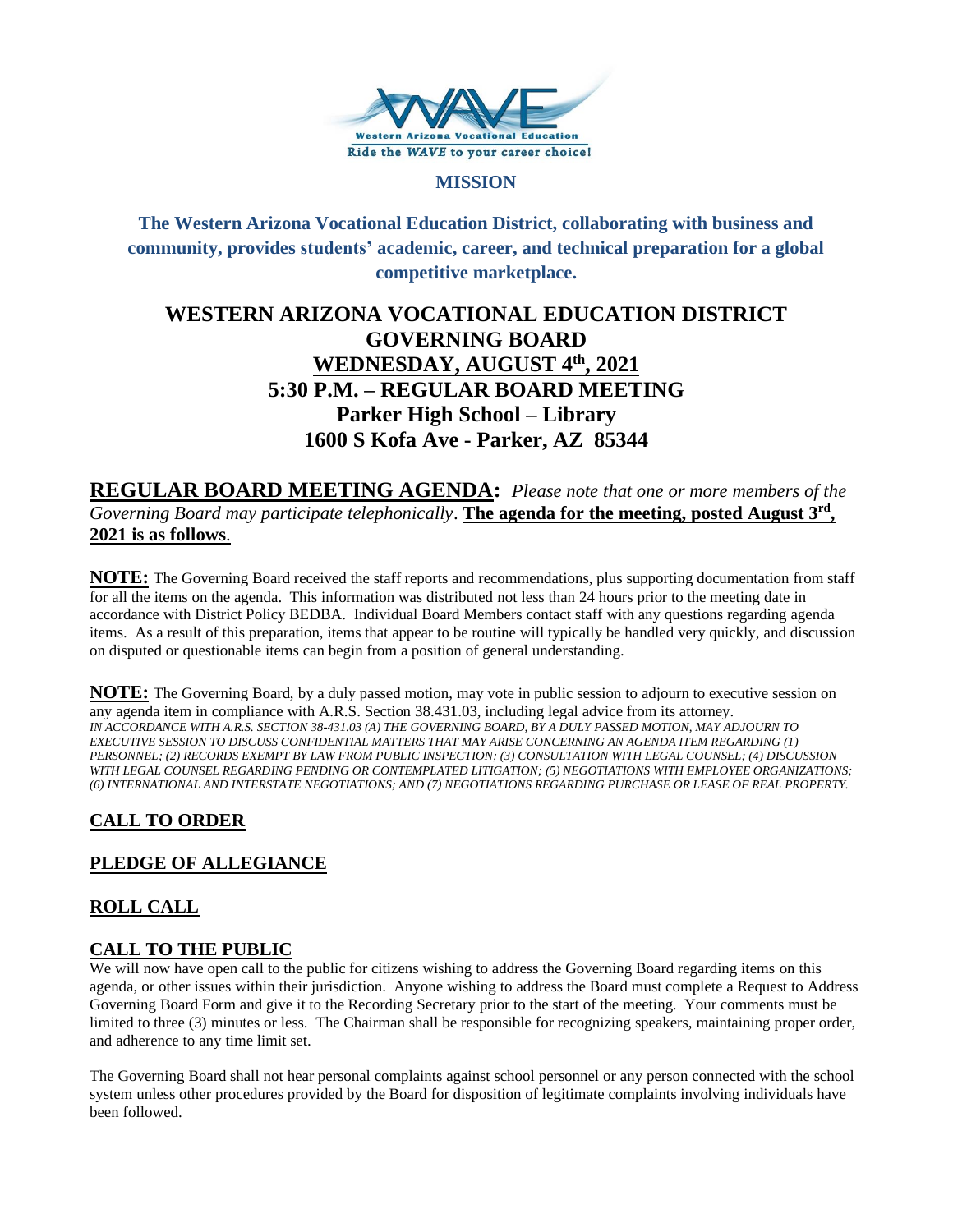### REGULAR BOARD MEETING AGENDA August 4, 2021 WAVE GOVERNING BOARD **PAGE 2**

The Governing Board meeting is subject to the Arizona Open Meeting Law. The Board will not respond to comments or presentations made in the Call to the Public. At the conclusion of the open call to the public, individual members of the Board may respond to criticism made by those who have addressed them, may ask staff to review a matter, or may ask that a matter be put on a future agenda.

## **AGENDA MODIFICATIONS:**

Any items to be moved to another place on the agenda or withdrawn from the agenda completely.

#### **WAIVER MOTION:**

Motion to waive the reading in full resolutions presented for adoption at this meeting.

#### **SUPERINTENDENT'S REPORT**

- a) Superintendent Report and Legislative Update (Written)
- b) Recognitions/Presentations WAVE Outstanding Work Award
- c) CTE Director Reports (Written)

## **GOVERNING BOARD MEMBER REPORTS**

## **ITEMS TO BE WITHDRAWN FROM CONSENT AGENDA**

### **CONSENT AGENDA**

- 1. Approve WAVE District operating expense vouchers and payroll vouchers.
- 2. Discussion and possible action to approve the minutes of the June  $2<sup>nd</sup>$ , 2021 Regular Board Meeting, June  $28<sup>th</sup>$ , 2021 Budget Workshop, and the July 12<sup>th</sup>, 2021 Special Board Meeting.
- 3. Discussion and possible action to approve Superintendent West as the Qualified Evaluator for the 2021-2022 school year.

#### **OLD BUSINESS**

- 4. Discussion and possible action on items relating to school closures, Board meetings, school reopening and COVID19 pandemic related issues to include but not limited to:
	- ADM Update
	- Operational Plans for 21-22
- 5. Discussion and possible action on the WAVE Central Campus roof project.

#### **NEW BUSINESS**

- 6. Discussion and possible action to approve CTED eligible courses and programs at satellite campuses per attached list.
- 7. Discussion and possible action to approve CTED eligible courses and programs as central/concurrent programs per attached list.